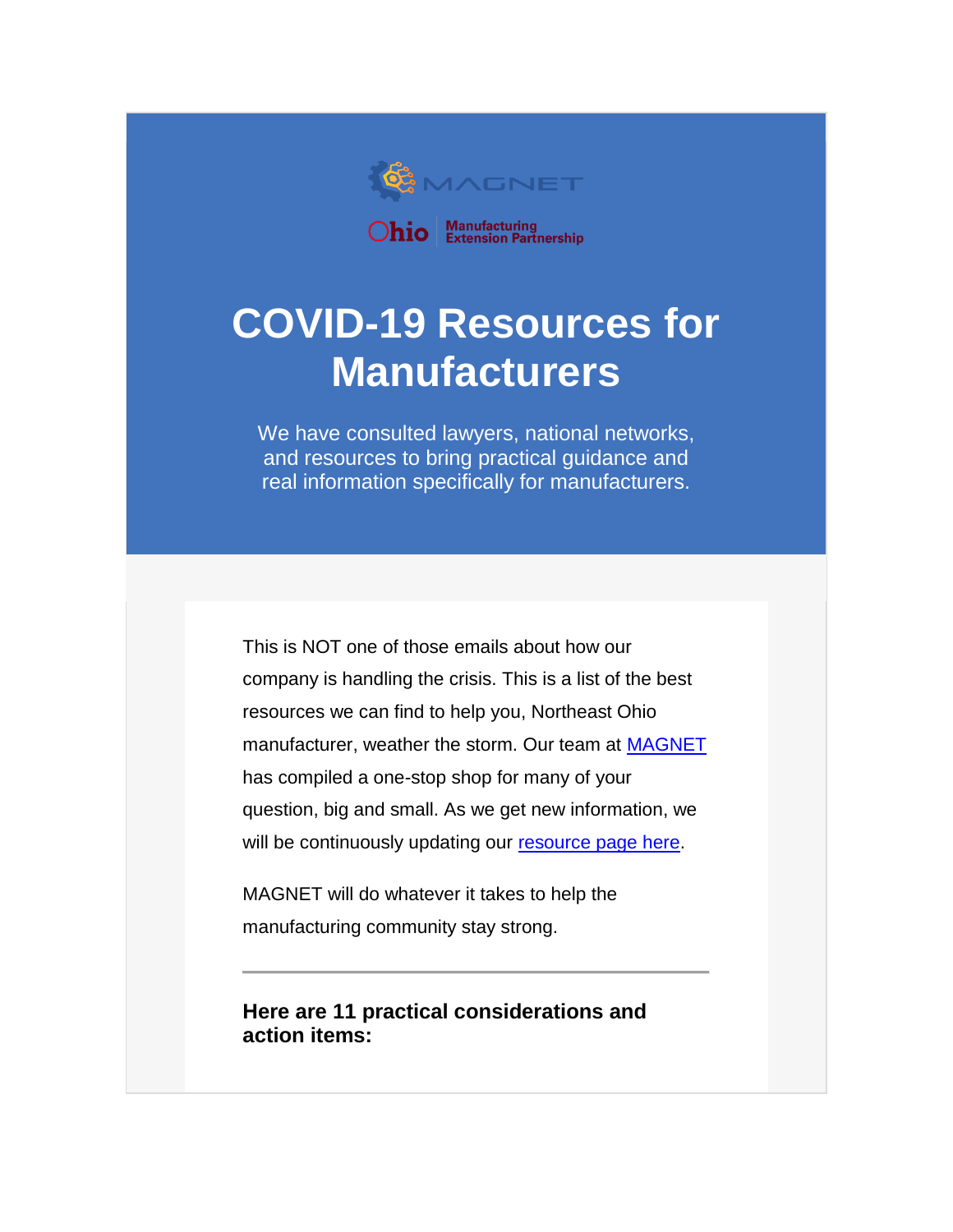**Management Tip 1: FMLA rules have changed, and if you are under 500 employees you NEED to read [this](https://www.manufacturingsuccess.org/e2t/c/*W13WjHl2CB9rhW1kJC5B27F3Q10/*W6Tjq9J6ylB5yN48NvBkH6G760/5/f18dQhb0S65M2dYTs8TvNHw1FZ0hrW6LmbTg762KL4W56Mfh42Nf_vCW1LQK_Q96KHTZW5Gjlk03S_Q7GN1yd93dS5Y6SW8PRL4n437FVLW55gLdx29SkZWN5g30Wf-zMlYW5NW0fm7JLKJTW425JwW4BPFxhW2Wk2qH43PNfhW136D5b4mbXrYW5bm7gg8QWvG7W1_B4Ct3vc6VMW4JjkxW2qj8lTW4-VsPM6YL-dnW34h4xP2mRP82W8XSj8D5P6kJsW1vPSrD1NQyf6W4ZvBSl5KWlxwW6dY4Z-1kxbSSV8FCRj3JYgX5W4XMy4w8Xqr7FN85X_GyK5P4xW99Xcr43LzW9vW6HqgCj71rHR9W8KPQY64jtHg1W4sPy2H68ylDZW84Zm_07ZphkKW7M_HKT7r1cxtW8hygJm8wjLytW2KHhnK6PQprYVppGGg2nJvtKW4pkTnf2BskmsW72GLd934rWlvW4vg4bs7XXSQnN4hV27TqXYwXVWVLKl2cD_1MW5HzlwH2V75pJW4DBT1q2bSR4YW78zJFc9bm0TGW3z89hc8PsrlDW1LDbB220hl6cW7XpdWJ4bXfmY0)  [article](https://www.manufacturingsuccess.org/e2t/c/*W13WjHl2CB9rhW1kJC5B27F3Q10/*W6Tjq9J6ylB5yN48NvBkH6G760/5/f18dQhb0S65M2dYTs8TvNHw1FZ0hrW6LmbTg762KL4W56Mfh42Nf_vCW1LQK_Q96KHTZW5Gjlk03S_Q7GN1yd93dS5Y6SW8PRL4n437FVLW55gLdx29SkZWN5g30Wf-zMlYW5NW0fm7JLKJTW425JwW4BPFxhW2Wk2qH43PNfhW136D5b4mbXrYW5bm7gg8QWvG7W1_B4Ct3vc6VMW4JjkxW2qj8lTW4-VsPM6YL-dnW34h4xP2mRP82W8XSj8D5P6kJsW1vPSrD1NQyf6W4ZvBSl5KWlxwW6dY4Z-1kxbSSV8FCRj3JYgX5W4XMy4w8Xqr7FN85X_GyK5P4xW99Xcr43LzW9vW6HqgCj71rHR9W8KPQY64jtHg1W4sPy2H68ylDZW84Zm_07ZphkKW7M_HKT7r1cxtW8hygJm8wjLytW2KHhnK6PQprYVppGGg2nJvtKW4pkTnf2BskmsW72GLd934rWlvW4vg4bs7XXSQnN4hV27TqXYwXVWVLKl2cD_1MW5HzlwH2V75pJW4DBT1q2bSR4YW78zJFc9bm0TGW3z89hc8PsrlDW1LDbB220hl6cW7XpdWJ4bXfmY0) IN FULL.**

IMPORTANT: Even if you are under 50 employees and normally are exempt from the Family and Medical Leave Act of 1993, these changes apply to you and go into effect around April 2. Essentially, the new law means that **all companies must provide 80 hours of sick leave for all full-time employees**. You will pay upfront to employees but be reimbursed fully by the federal government in the form of a refundable tax credit.

This is not in addition to other sick leave provided by the company, but is before any other sorts of time off are to be used. There are nuances of how much you pay based upon the reason for sick leave. This sick leave can only be used for pre-approved Coronavirus issues. [Read here for more.](https://www.manufacturingsuccess.org/e2t/c/*W13WjHl2CB9rhW1kJC5B27F3Q10/*W8KrgkT1ckGjTW6_cHxj5th-Z30/5/f18dQhb0SbTK8XJblHN7pK2FsHyjJqMQK4kWQBplgN3hHhdcXL0jYVnQ9Qq8--HBkW8-hlbL2LFh1DW2Mz05n8X4pdBW5p9F5S568jySW7KdZV777cGSYVv0cLJ2MTPSpW8W2c9W32CQ2lW8jxMNS1Vx3W4W3CPQ_B5D8zFFW6bJ-px7nwG0kW6bnMRg4MYQh-W7R0x1433FK-yMqPkxDnjZC8W1HvdD78h0pycW2Qqyqp6cw5sLW1xZ9Rz8XkHwtN2qTVDj5p_3_W9cyl_V74PZR7W7xmc-q1TWhT2W3p556b2tkGJDW3ppDPb4PvWkqW3nPcvv8gFk8zN54RN6c7r5DcW76RMY65mYP6BW841J6w6VGtS2Vtr0Jf30MJRXW9h7jbN7LNGj8W2qL7nd7wTZxMW8NQbrW73QsnmW1d5pgb5HpZypW1V3FR91Z6Bx5W2jKvM07QWGVDW83C9gn7Nq_m6N5YtJw9b2_nMW6PxM5R5Sk0NcW5ZsFbz5t3HG9W66f1XB8mPzzmW1TRkTq6BFKSKW6qBrgM73D2q4W70RWKX1Z1ZTl111)

#### **Management Tip 2: Have you modeled your cash position?**

Cash is king, and there are two programs that might help you – the SBA disaster relief loans and an employee furloughing program – as a way to reduce hours without laying your people off... read more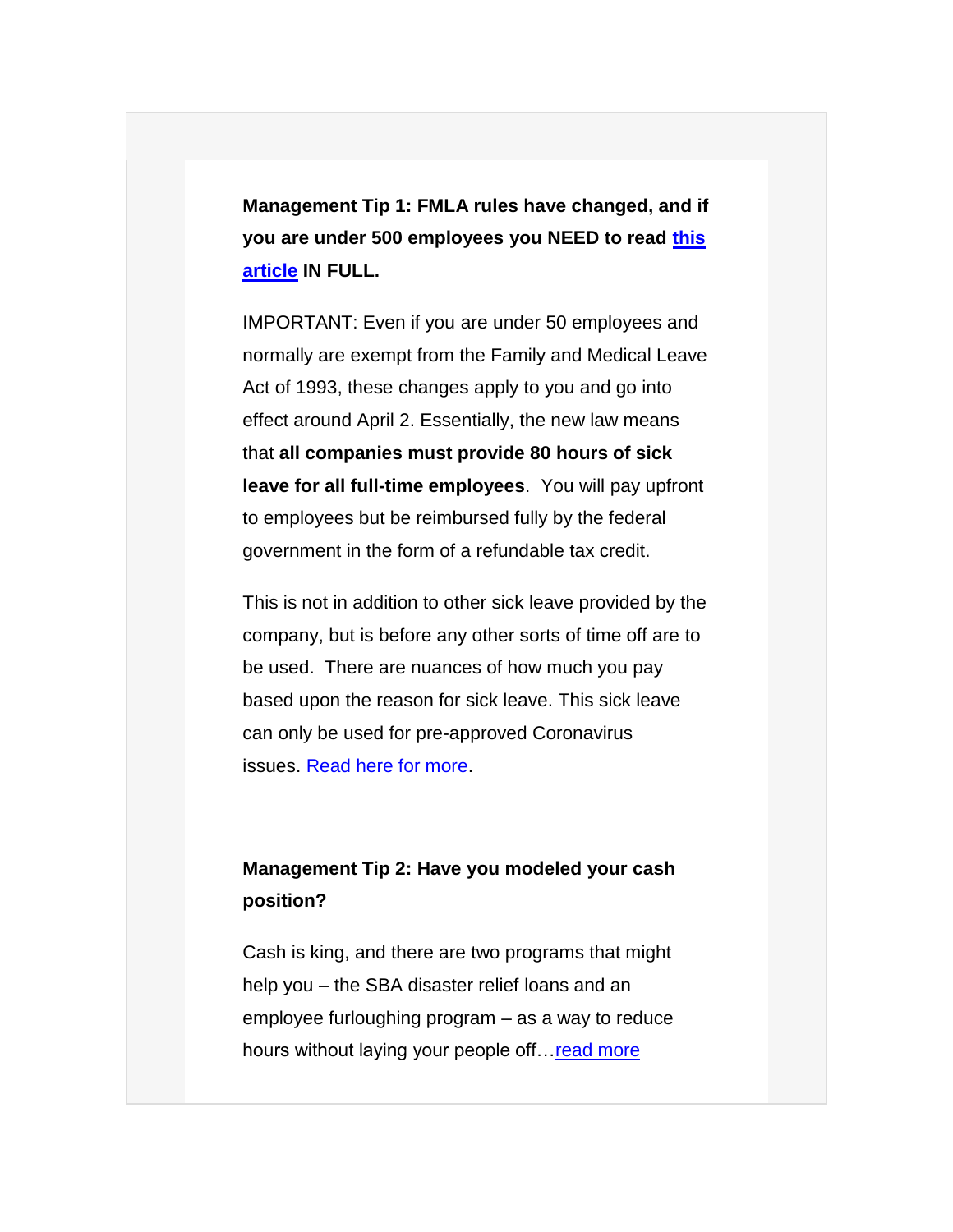### **Management Tip 3: Explore your insurance coverage**

Everyone's business interruption insurance and general insurance is different, but you don't want to miss out if something shuts you down. Get in front of your lawyer and broker right now... read more

### **Management Tip 4: Double down on your customers, they are still your lifeblood**

While this crisis is likely going to get worse before better, communicate and be there for your customers as a top priority. Do not let urgency be the enemy of the important. read more

#### **HR Tip 5: What about OSHA, HR, and safety concerns related to the virus?**

Culled from hundreds of questions, here are the top HR questions we have heard. All answers and the full list is [here.](https://www.manufacturingsuccess.org/e2t/c/*W13WjHl2CB9rhW1kJC5B27F3Q10/*W7MfTxZ2JgS1NW1y7pGx2g0rd30/5/f18dQhb0SbTK8XJblHN7pK2FsHyjJqMQK4kWQBplgN3hHhdcXL0jYVnQ9Qq8--HBkW8-hlbL2LFh1DW2Mz05n8X4pdBW5p9F5S568jySW7KdZV777cGSYVv0cLJ2MTPSpW8W2c9W32CQ2lW8jxMNS1Vx3W4W3CPQ_B5D8zFFW6bJ-px7nwG0kW6bnMRg4MYQh-W7R0x1433FK-yMqPkxDnjZC8W1HvdD78h0pycW2Qqyqp6cw5sLW1xZ9Rz8XkHwtN2qTVDj5p_3_W9cyl_V74PZR7W7xmc-q1TWhT2W3p556b2tkGJDW3ppDPb4PvWkqW3nPcvv8gFk8zN54RN6c7r5DcW76RMY65mYP6BW841J6w6VGtS2Vtr0Jf30MJRXW9h7jbN7LNGj8W2qL7nd7wTZxMW8NQbrW73QsnmW1d5pgb5HpZypW1V3FR91Z6Bx5W2jKvM07QWGVDW83C9gn7Nq_m6N5YtJw9b2_nMW6PxM5R5Sk0NcW5ZsFbz5t3HG9W66f1XB8mPzzmW1TRkTq6BFKSKW6qBrgM73DVmlW70RWJL5pvYsF111)

- **What can or can't I ask my employees about their health because of HIPAA? [Answer here.](https://www.manufacturingsuccess.org/e2t/c/*W13WjHl2CB9rhW1kJC5B27F3Q10/*W4v6WXc30kz49W6l6vjx4Tdqck0/5/f18dQhb0S1Xp2RwCq-V1vjlD5n5T7nVnPM9Y19gW7yW69VTnN4LhzFzW6Z01Rq6GWFKFW5zTvS76dmgnNW2Mcg6g6QGcVYW5fNPR62sLn4SW2xN6N89lrf5JW3_SBX86zT9b9W4cR2KW6GKW40W4fLpcF6_qHQ_W40qFjn5bK_3zW1nfkKp4HQ7jFW7JP-Zg8vJ75bW3VKwhX4WWZgQW9bf0nt15jmRxW3hjFqJ1mbS4dN6wWqW9518JpN7F-s2JzKVzKVgVSMj7MNrDqW3YMhJl8jv-lvW3WPfZ-3HbG2SW5P9YQd7W-yNbW6bdWNZ68zDqTW8pm-w97Ny43SW4tjg1h5rB3q_W40FcdV4NcBskW3Q7D6B6lqx_rN8mVFpvjvNWxW6T1RZG6K0TVcN6NWRmnHVP9KW5CRcnG5bS1YGW4mZsqv73lGx3W2rltzt4YWggNN7BsMqt7KdcvW1kQjKN4FX34hW5wdgkP5fwyYqW72YHTV1ChPxFW4x95xb2cmZc9W19qs675yMD15W89d5M54wVCNCW3rMFrr3pN44PW78-gKG4WHMXQ102)**
- **When can or can't I put someone on unemployment insurance? What if they need**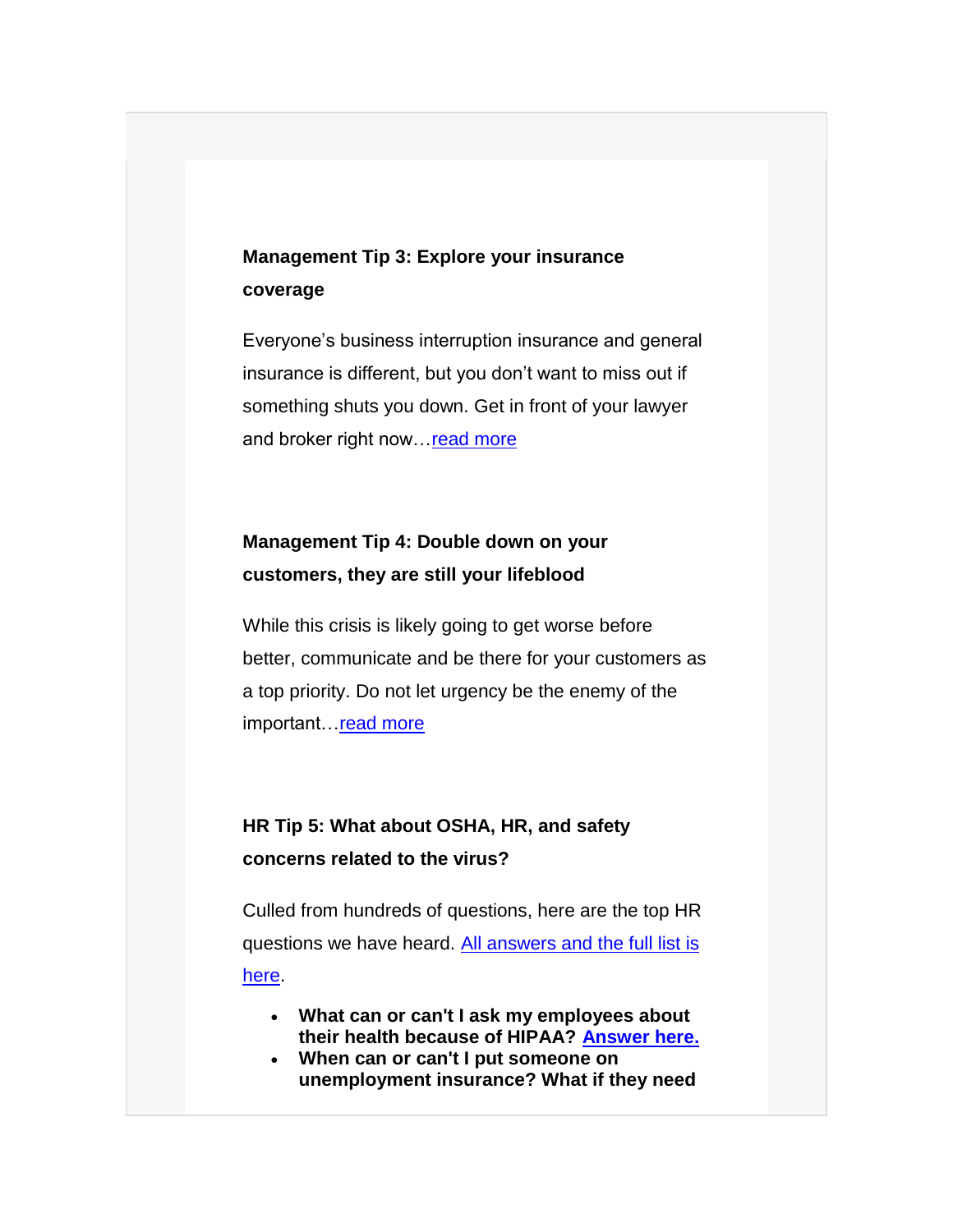**to take care of kids? What if they are quarantined? What if I just want them to go home because they are worried? [Answer](https://www.manufacturingsuccess.org/e2t/c/*W13WjHl2CB9rhW1kJC5B27F3Q10/*W1_FRv17s-yZYW4wBT07420y1k0/5/f18dQhb0S1Xp2RwCq-V1vjlD5n5T7nVnPM9Y19gW7yW69VTnN4LhzFzW6Z01Rq6GWFM-W7CVmV05NCt9MW5xnGg54gbzQLW18rKSB4XsM4YW55vQ1v9hP3RQW81GLkv3MFlz6W3N4BtK3-lkGvW8yqXn54GJ_mfW5FsHWN8YprLmW2GCKtr8bXsJMVdYp1K4g4jT2VgnqtN6QwmsrN9bt3PMyxchvW3h9-G71dXgC8W6wpPzS2fn3ChN7F-s2JqRJc0W2D8Q-87MwJZFW3YLVcK8mVFXyW7Q4-0f6wGf-6VgtWLf1QTsrMW356Gz43Wp_XVW95n5XT4hGBqtW7STx8D2__vcJW400gkz19Sy6pVYQ4dV3XVpdpN7ZnkHT55-dRW6mBBKN3p-sXCW3nZq7k50_Dl6W4XkRR75bS1YGW4mZsqb7x_N3tW2rltzt4YWggNW7BsMpV1418yKW1mNTcZ4FX8JJW4WPZRR8-NDLKW4MNXk-38D1FRW90mf3B4sK1rXW2lRtGX1Mpm8QW6_lN988_PfzpW6XtpQJ6SM0LPW50Q6zF8p_Q4p102)  [here.](https://www.manufacturingsuccess.org/e2t/c/*W13WjHl2CB9rhW1kJC5B27F3Q10/*W1_FRv17s-yZYW4wBT07420y1k0/5/f18dQhb0S1Xp2RwCq-V1vjlD5n5T7nVnPM9Y19gW7yW69VTnN4LhzFzW6Z01Rq6GWFM-W7CVmV05NCt9MW5xnGg54gbzQLW18rKSB4XsM4YW55vQ1v9hP3RQW81GLkv3MFlz6W3N4BtK3-lkGvW8yqXn54GJ_mfW5FsHWN8YprLmW2GCKtr8bXsJMVdYp1K4g4jT2VgnqtN6QwmsrN9bt3PMyxchvW3h9-G71dXgC8W6wpPzS2fn3ChN7F-s2JqRJc0W2D8Q-87MwJZFW3YLVcK8mVFXyW7Q4-0f6wGf-6VgtWLf1QTsrMW356Gz43Wp_XVW95n5XT4hGBqtW7STx8D2__vcJW400gkz19Sy6pVYQ4dV3XVpdpN7ZnkHT55-dRW6mBBKN3p-sXCW3nZq7k50_Dl6W4XkRR75bS1YGW4mZsqb7x_N3tW2rltzt4YWggNW7BsMpV1418yKW1mNTcZ4FX8JJW4WPZRR8-NDLKW4MNXk-38D1FRW90mf3B4sK1rXW2lRtGX1Mpm8QW6_lN988_PfzpW6XtpQJ6SM0LPW50Q6zF8p_Q4p102)**

- **Is there a best practice with regard to a manufacturer who has seen an infection? What does the law say and what is best practice once we have sent someone home? Do we have any risk because the infected person was in the shop and touched surfaces? When might we actually have to shut our facility down legally and from best practice? [Answer here.](https://www.manufacturingsuccess.org/e2t/c/*W13WjHl2CB9rhW1kJC5B27F3Q10/*W59k6jv8_CST2W3c71KW2F7rr70/5/f18dQhb0S1Xp2RwCq-V1vjmc5n5T7nVnPxZ719gW7yW69VTnN4LhzFzW6Z01Rq6GWFKFW7CVmV07QKSnHW61H4wr85mCWsW2DVWq35WXDv6W1fphHm9lNy_yVR4Tld4zDBkxW8HRVJ91FYZgqW5Ns_7b1LnchqW7qVJYQ8kMqD3W2LyQRN8cWfsSW1YfWSb6QSq2hW3hL1zD5WhFynW6-LxB055c-YRW38CDTW2LxXwsW3VrTP088NRxbW3Gpn3P2q0JxpW8dRqk94h1yTWW3ksLf54wk-vpVZKv-K7YnmdkW66qFt16tqKHkW6f5kMb3Wp_XVW95n5XT4hGBBZW87FWf_61Z51fW81-Fb52plZxqW1VBM4V7SNbYqN49VYF88fnZgW3q1SZp66s6Q3N6LYgTbHVP9KVwwXJJ14y8V-W8MW9wq4Qzp-2N4THZcHxJ42KN5QQNBK7KdcvW1pMpL74FX34gW64Q0nM59zPv-W4M1ZP64kDQVvW90mf3B4sK1rXW2mjNTV1Mpm8QW6_lC2697HrpGW6XtyB284yCQPW4-RTxd2zSYdt102)**
- **Can I send an employee home if they display symptoms? Can I take their temperature? What if they have traveled to a COVID locations? What if they have tested positive for COVID? [Answer here.](https://www.manufacturingsuccess.org/e2t/c/*W13WjHl2CB9rhW1kJC5B27F3Q10/*W6DtCsk4ZV-VRW7Tt_fq8lChY-0/5/f18dQhb0SbTK8XJblHN7pK2FsHyjJqMQK4kWQBplgN3hHhdcXL0jYVnQ9Qq8--HBkW8-hlbL2LFh1DW2Mz05n8X4pdBW5p9F5S568jySW7KdY_y7qXTfKVv0cLJ2MTPSpW8W2c9W32CQ2lW8jxMNS1Vx3W4W3CPQ_B5D8zFFW6bJ-px7nwG0kW6bnMRg4MYQh-W7R0x1433FK-yMqPkxDnjZC8W1HvdD78h0pycW2Qqyqp6cw5sLW1xZ9Rz8XkHwtN2qTVDj5p_3_W9cyl_V74PZR7W7xmc-q1TWhT2W3p556b2tkGJDW3ppDPb4PvWkqW3nPcvv8gFk8zN54RN6c7r5DcW76RMY65mYP6BW841J6w6VGtS2Vtr0Jf30MJRXW9h7jbN7LNGj8W2qL7nd7wTZxMW8NQbrW73QsnmW1d5pgb5HpZypW1V3FR91Z6Bx5W2jKvM07QWGVDW83C9gn7Nq_m6N5YtJw9b2_nMW6PxM5R5Sk0NcW5ZsFbz5t3HG9W66f1XB8mPzzmW1TRkTq6BFKSKW6qBrgM73FKjCW70RWJW8n74ZC111)**
- **Am I liable if an employee is ill at work? Can employees refuse to come in because they fear being infected? [Answer here.](https://www.manufacturingsuccess.org/e2t/c/*W13WjHl2CB9rhW1kJC5B27F3Q10/*W5_Btsg6RzPK3W5t6ZfR1l7Jk20/5/f18dQhb0SbTK8XJblHN7pK2FsHyjJqMQK4kWQBplgN3hHhdcXL0jYVnQ9Qq8--HBkW8-hlbL2LFh1DW2Mz05n8X4pdBW5p9F5S568jySW7KdY_y7qXTfKVv0cLJ2MTPSpW8W2c9W32CQ2lW8jxMNS1Vx3W4W3CPQ_B5D8zFFW6bJ-px7nwG0kW6bnMRg4MYQh-W7R0x1433FK-yMqPkxDnjZC8W1HvdD78h0pycW2Qqyqp6cw5sLW1xZ9Rz8XkHwtN2qTVDj5p_3_W9cyl_V74PZR7W7xmc-q1TWhT2W3p556b2tkGJDW3ppDPb4PvWkqW3nPcvv8gFk8zN54RN6c7r5DcW76RMY65mYP6BW841J6w6VGtS2Vtr0Jf30MJRXW9h7jbN7LNGj8W2qL7nd7wTZxMW8NQbrW73QsnmW1d5pgb5HpZypW1V3FR91Z6Bx5W2jKvM07QWGVDW83C9gn7Nq_m6N5YtJw9b2_nMW6PxM5R5Sk0NcW5ZsFbz5t3HG9W66f1XB8mPzzmW1TRkTq6BFKSKW6qBrgM73zyzjW70RWJC24w-S4111)**
- **When would I need to shut down, how can I avoid doing that? [Answer here.](https://www.manufacturingsuccess.org/e2t/c/*W13WjHl2CB9rhW1kJC5B27F3Q10/*W4yq8BT4FC0L7VBWG5d1BJZvd0/5/f18dQhb0SbTK8XJblHN7pK2FsHyjJqMQK4kWQBplgN3hHhdcXL0jYVnQ9Qq8--HBkW8-hlbL2LFh1DW2Mz05n8X4pdBW5p9F5S568jySW7KdY_y7qXTfKVv0cLJ2MTPSpW8W2c9W32CQ2lW8jxMNS1Vx3W4W3CPQ_B5D8zFFW6bJ-px7nwG0kW6bnMRg4MYQh-W7R0x1433FK-yMqPkxDnjZC8W1HvdD78h0pycW2Qqyqp6cw5sLW1xZ9Rz8XkHwtN2qTVDj5p_3_W9cyl_V74PZR7W7xmc-q1TWhT2W3p556b2tkGJDW3ppDPb4PvWkqW3nPcvv8gFk8zN54RN6c7r5DcW76RMY65mYP6BW841J6w6VGtS2Vtr0Jf30MJRXW9h7jbN7LNGj8W2qL7nd7wTZxMW8NQbrW73QsnmW1d5pgb5HpZypW1V3FR91Z6Bx5W2jKvM07QWGVDW83C9gn7Nq_m6N5YtJw9b2_nMW6PxM5R5Sk0NcW5ZsFbz5t3HG9W66f1XB8mPzzmW1TRkTq6BFKSKW6qBrgM73DVmlN70RWLHCmBjq111)**
- **How can vacation time/paid time off/sick time be required to be used and for what purposes? Can I advance time from later in the year? What if it is all exhausted, do I need to pay for more? [Answer here.](https://www.manufacturingsuccess.org/e2t/c/*W13WjHl2CB9rhW1kJC5B27F3Q10/*W6YS_Pt3DDR2zW2mq3p66yMssZ0/5/f18dQhb0SbTK8XJblHN7pK2FsHyjJqMQK4kWQBplgN3hHhdcXL0jYVnQ9Qq8--HBkW8-hlbL2LFh1DW2Mz05n8X4pdBW5p9F5S568jySW7KdY_y7qXTfKVv0cLJ2MTPSpW8W2c9W32CQ2lW8jxMNS1Vx3W4W3CPQ_B5D8zFFW6bJ-px7nwG0kW6bnMRg4MYQh-W7R0x1433FK-yMqPkxDnjZC8W1HvdD78h0pycW2Qqyqp6cw5sLW1xZ9Rz8XkHwtN2qTVDj5p_3_W9cyl_V74PZR7W7xmc-q1TWhT2W3p556b2tkGJDW3ppDPb4PvWkqW3nPcvv8gFk8zN54RN6c7r5DcW76RMY65mYP6BW841J6w6VGtS2Vtr0Jf30MJRXW9h7jbN7LNGj8W2qL7nd7wTZxMW8NQbrW73QsnmW1d5pgb5HpZypW1V3FR91Z6Bx5W2jKvM07QWGVDW83C9gn7Nq_m6N5YtJw9b2_nMW6PxM5R5Sk0NcW5ZsFbz5t3HG9W66f1XB8mPzzmW1TRkTq6BFKSKW6qBrgM73CcsRW70RWGR3WHChW111)**
- **What do I do if I am forced to temporarily lay off employees or significantly reduce their hours? [Answer here.](https://www.manufacturingsuccess.org/e2t/c/*W13WjHl2CB9rhW1kJC5B27F3Q10/*VjM8YF3C6YZXW9bJNZY7G6L-D0/5/f18dQhb0SbTK8XJblHN7pK2FsHyjJqMQK4kWQBplgN3hHhdcXL0jYVnQ9Qq8--HBkW8-hlbL2LFh1DW2Mz05n8X4pdBW5p9F5S568jySW7KdY_y7qXTfKVv0cLJ2MTPSpW8W2c9W32CQ2lW8jxMNS1Vx3W4W3CPQ_B5D8zFFW6bJ-px7nwG0kW6bnMRg4MYQh-W7R0x1433FK-yMqPkxDnjZC8W1HvdD78h0pycW2Qqyqp6cw5sLW1xZ9Rz8XkHwtN2qTVDj5p_3_W9cyl_V74PZR7W7xmc-q1TWhT2W3p556b2tkGJDW3ppDPb4PvWkqW3nPcvv8gFk8zN54RN6c7r5DcW76RMY65mYP6BW841J6w6VGtS2Vtr0Jf30MJRXW9h7jbN7LNGj8W2qL7nd7wTZxMW8NQbrW73QsnmW1d5pgb5HpZypW1V3FR91Z6Bx5W2jKvM07QWGVDW83C9gn7Nq_m6N5YtJw9b2_nMW6PxM5R5Sk0NcW5ZsFbz5t3HG9W66f1XB8mPzzmW1TRkTq6BFKSKW6qBrgM73GyfTW70RWL42ttYQs111)**

**HR Tip 6: How will unemployment changes in Ohio affect me?**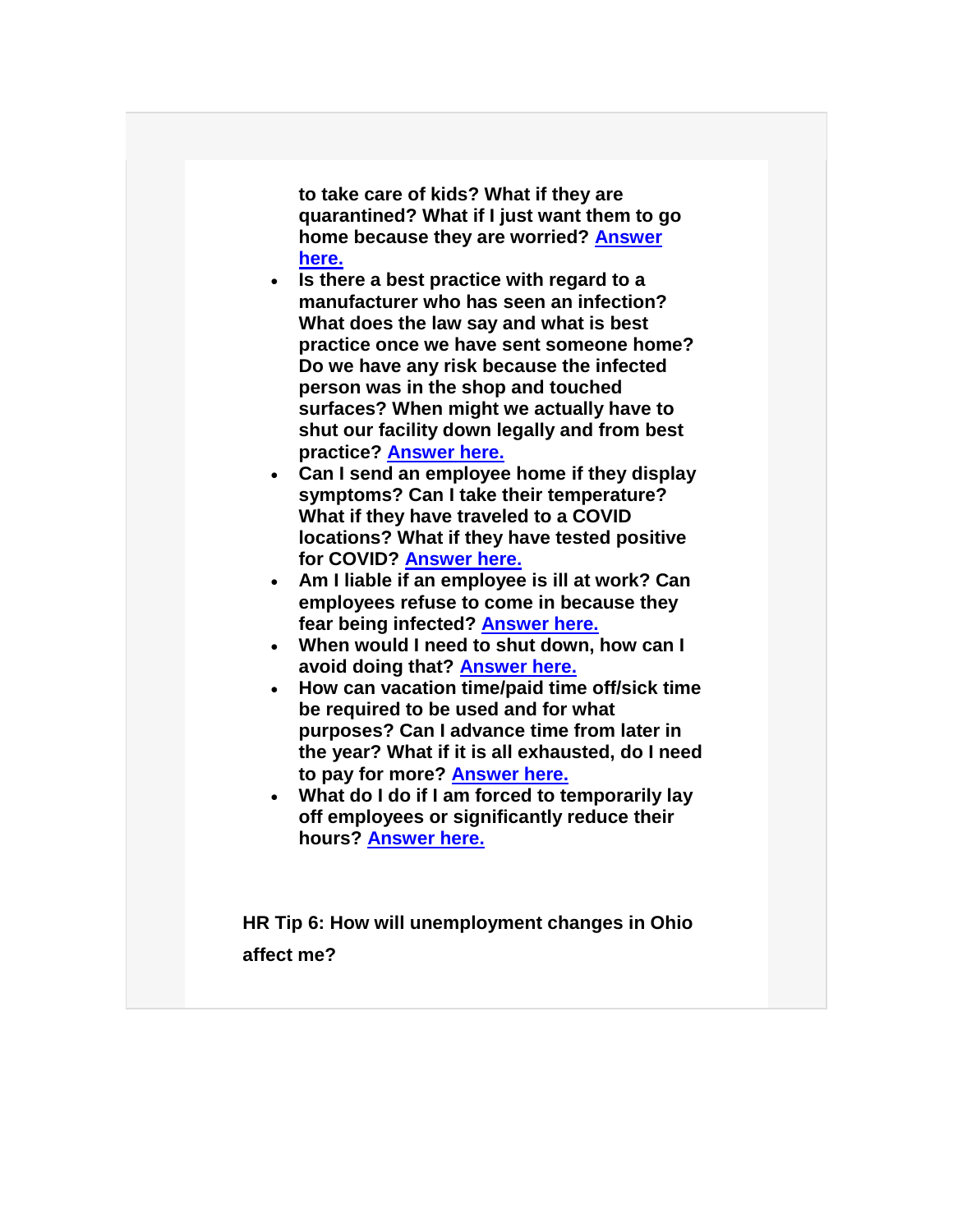The state is giving much more generous unemployment right now, and rates may go up in the future, spread across all employers. [Read more](https://www.manufacturingsuccess.org/e2t/c/*W13WjHl2CB9rhW1kJC5B27F3Q10/*W5TkrH56cQXL4V9ptb01Mc4g90/5/f18dQhb0SbTK8XJblHN7pK2FsHyjJqMQK4kWQBplgN3hHhdcXL0jYVnQ9Qq8--HBkW8-hlbL2LFh1DW2Mz05n8X4pdBW5p9F5S568jySW7KdZV777cGSYVv0cLJ2MTPSpW8W2c9W32CQ2lW8jxMNS1Vx3W4W3CPQ_B5D8zFFW6bJ-px7nwG0kW6bnMRg4MYQh-W7R0x1433FK-yMqPkxDnjZC8W1HvdD78h0pycW2Qqyqp6cw5sLW1xZ9Rz8XkHwtN2qTVDj5p_3_W9cyl_V74PZR7W7xmc-q1TWhT2W3p556b2tkGJDW3ppDPb4PvWkqW3nPcvv8gFk8zN54RN6c7r5DcW76RMY65mYP6BW841J6w6VGtS2Vtr0Jf30MJRXW9h7jbN7LNGj8W2qL7nd7wTZxMW8NQbrW73QsnmW1d5pgb5HpZypW1V3FR91Z6Bx5W2jKvM07QWGVDW83C9gn7Nq_m6N5YtJw9b2_nMW6PxM5R5Sk0NcW5ZsFbz5t3HG9W66f1XB8mPzzmW1TRkTq6BFKSKW6qBrgM73CcsRW70RWKD8wZcMK111)

### **HR Tip 7: Now is the time to build company loyalty (and dispel crazy rumors).**

Understanding what you can do to help your employees feel calm and share real information about this pandemic is critical. We have compiled the best resources here. [Read more](https://www.manufacturingsuccess.org/e2t/c/*W13WjHl2CB9rhW1kJC5B27F3Q10/*W8w-hHh78N0YjW8qyc-X6PHMbX0/5/f18dQhb0SbTK8XJblHN7pK2FsHyjJqMQK4kWQBplgN3hHhdcXL0jYVnQ9Qq8--HBkW8-hlbL2LFh1DW2Mz05n8X4pdBW5p9F5S568jySW7KdZV777cGSYVv0cLJ2MTPSpW8W2c9W32CQ2lW8jxMNS1Vx3W4W3CPQ_B5D8zFFW6bJ-px7nwG0kW6bnMRg4MYQh-W7R0x1433FK-yMqPkxDnjZC8W1HvdD78h0pycW2Qqyqp6cw5sLW1xZ9Rz8XkHwtN2qTVDj5p_3_W9cyl_V74PZR7W7xmc-q1TWhT2W3p556b2tkGJDW3ppDPb4PvWkqW3nPcvv8gFk8zN54RN6c7r5DcW76RMY65mYP6BW841J6w6VGtS2Vtr0Jf30MJRXW9h7jbN7LNGj8W2qL7nd7wTZxMW8NQbrW73QsnmW1d5pgb5HpZypW1V3FR91Z6Bx5W2jKvM07QWGVDW83C9gn7Nq_m6N5YtJw9b2_nMW6PxM5R5Sk0NcW5ZsFbz5t3HG9W66f1XB8mPzzmW1TRkTq6BFKSKW6qBrgM73GyfTW70RWGZ71PNdT111)

**IT Tip 8: With strange times come more attempts to phish, beware.** [Read more](https://www.manufacturingsuccess.org/e2t/c/*W13WjHl2CB9rhW1kJC5B27F3Q10/*W7st9N06H8w5CW8jL7sq8xsxtS0/5/f18dQhb0SbTK8XJblHN7pK2FsHyjJqMQK4kWQBplgN3hHhdcXL0jYVnQ9Qq8--HBkW8-hlbL2LFh1DW2Mz05n8X4pdBW5p9F5S568jySW7KdZV777cGSYVv0cLJ2MTPSpW8W2c9W32CQ2lW8jxMNS1Vx3W4W3CPQ_B5D8zFFW6bJ-px7nwG0kW6bnMRg4MYQh-W7R0x1433FK-yMqPkxDnjZC8W1HvdD78h0pycW2Qqyqp6cw5sLW1xZ9Rz8XkHwtN2qTVDj5p_3_W9cyl_V74PZR7W7xmc-q1TWhT2W3p556b2tkGJDW3ppDPb4PvWkqW3nPcvv8gFk8zN54RN6c7r5DcW76RMY65mYP6BW841J6w6VGtS2Vtr0Jf30MJRXW9h7jbN7LNGj8W2qL7nd7wTZxMW8NQbrW73QsnmW1d5pgb5HpZypW1V3FR91Z6Bx5W2jKvM07QWGVDW83C9gn7Nq_m6N5YtJw9b2_nMW6PxM5R5Sk0NcW5ZsFbz5t3HG9W66f1XB8mPzzmW1TRkTq6BFKSKW6qBrgM73z74HW70RWLb39_WlK111)

**Operations Tip 9: How are other manufacturers protecting themselves in their plant?** 

South Korean companies are the gold standard these days. We have compiled some of their best practices. [Read more](https://www.manufacturingsuccess.org/e2t/c/*W13WjHl2CB9rhW1kJC5B27F3Q10/*W4X5wKN85bTNrW2hVcGW8XhRBV0/5/f18dQhb0SbTK8XJblHN7pK2FsHyjJqMQK4kWQBplgN3hHhdcXL0jYVnQ9Qq8--HBkW8-hlbL2LFh1DW2Mz05n8X4pdBW5p9F5S568jySW7KdZV777cGSYVv0cLJ2MTPSpW8W2c9W32CQ2lW8jxMNS1Vx3W4W3CPQ_B5D8zFFW6bJ-px7nwG0kW6bnMRg4MYQh-W7R0x1433FK-yMqPkxDnjZC8W1HvdD78h0pycW2Qqyqp6cw5sLW1xZ9Rz8XkHwtN2qTVDj5p_3_W9cyl_V74PZR7W7xmc-q1TWhT2W3p556b2tkGJDW3ppDPb4PvWkqW3nPcvv8gFk8zN54RN6c7r5DcW76RMY65mYP6BW841J6w6VGtS2Vtr0Jf30MJRXW9h7jbN7LNGj8W2qL7nd7wTZxMW8NQbrW73QsnmW1d5pgb5HpZypW1V3FR91Z6Bx5W2jKvM07QWGVDW83C9gn7Nq_m6N5YtJw9b2_nMW6PxM5R5Sk0NcW5ZsFbz5t3HG9W66f1XB8mPzzmW1TRkTq6BFKSKW6qBrgM73DsVKW70RWJK4DbxCP111)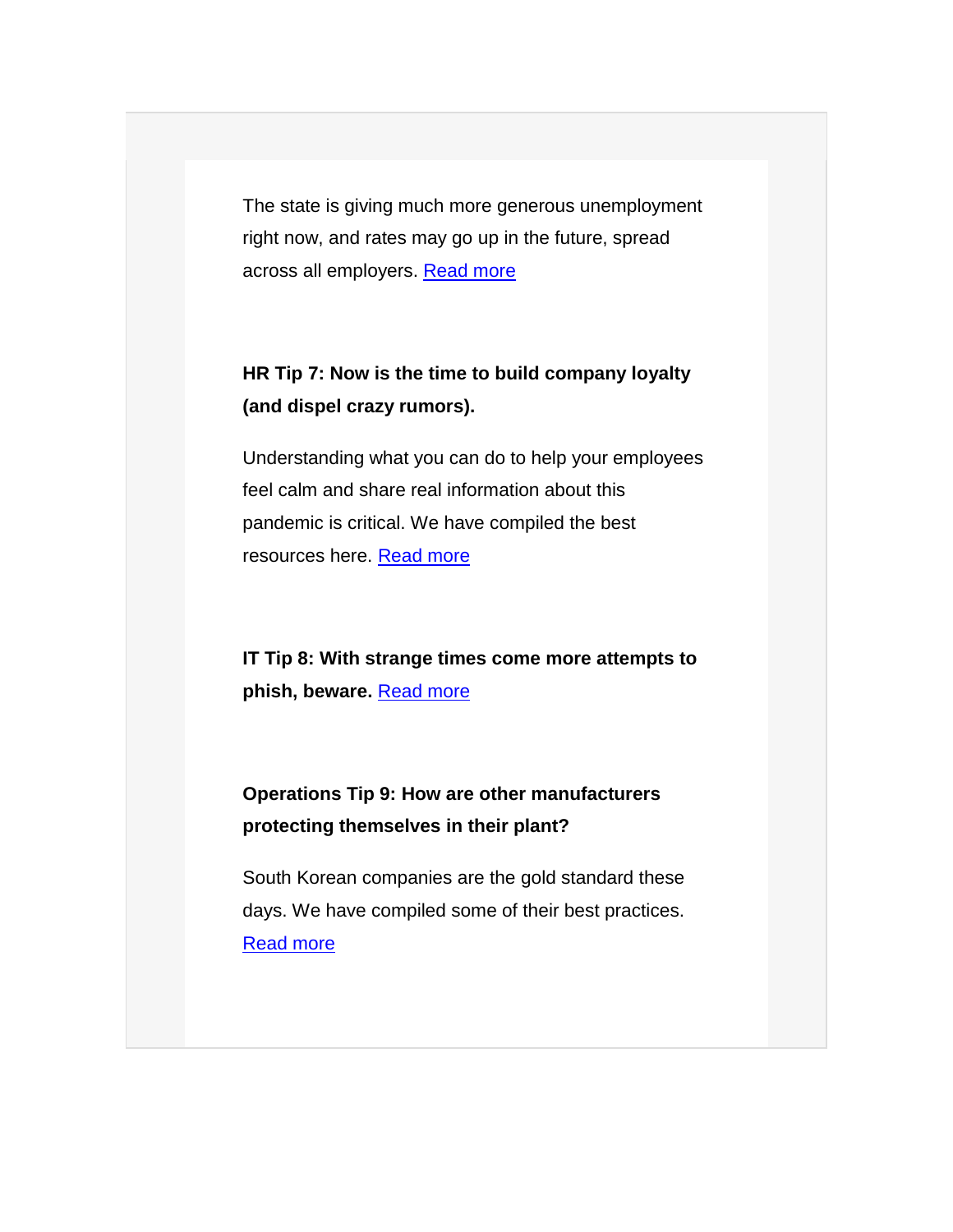**Operations Tip 10: Are you disinfecting all of the areas you need to with EPA-approved COVID cleaners?** [Read more](https://www.manufacturingsuccess.org/e2t/c/*W13WjHl2CB9rhW1kJC5B27F3Q10/*W1TF9yv3cVnvVW6_n0-X2QG3jX0/5/f18dQhb0SbTK8XJblHN7pK2FsHyjJqMQK4kWQBplgN3hHhdcXL0jYVnQ9Qq8--HBkW8-hlbL2LFh1DW2Mz05n8X4pdBW5p9F5S568jySW7KdZV777cGSYVv0cLJ2MTPSpW8W2c9W32CQ2lW8jxMNS1Vx3W4W3CPQ_B5D8zFFW6bJ-px7nwG0kW6bnMRg4MYQh-W7R0x1433FK-yMqPkxDnjZC8W1HvdD78h0pycW2Qqyqp6cw5sLW1xZ9Rz8XkHwtN2qTVDj5p_3_W9cyl_V74PZR7W7xmc-q1TWhT2W3p556b2tkGJDW3ppDPb4PvWkqW3nPcvv8gFk8zN54RN6c7r5DcW76RMY65mYP6BW841J6w6VGtS2Vtr0Jf30MJRXW9h7jbN7LNGj8W2qL7nd7wTZxMW8NQbrW73QsnmW1d5pgb5HpZypW1V3FR91Z6Bx5W2jKvM07QWGVDW83C9gn7Nq_m6N5YtJw9b2_nMW6PxM5R5Sk0NcW5ZsFbz5t3HG9W66f1XB8mPzzmW1TRkTq6BFKSKW6qBrgM73BP_bN70RWKC9KzS4111)

#### **Management Tip 11: Will you look for the opportunity even in this disaster?**

We are all going to have to hunker down and survive first, but as leaders we have to continue looking to the future to provide hope and to make sure that when things are better we are better. [Read more](https://www.manufacturingsuccess.org/e2t/c/*W13WjHl2CB9rhW1kJC5B27F3Q10/*W1nKs741QZhwKW1YG5br8nKcZK0/5/f18dQhb0S1Xp2RwCq-V1vjlD5ndwLsVnPxZ719gW6ZW471ZKQ7cB90GW4ZjB7p6y-MbCW2fjJXd2fnlrGVC7XB014d2NxW4-hRHJ4jLwGQW2pbhqB9jFzFXW24xCjL5f4pdgVnSMsv4KQCntW13zzLZ1Cb4FTW7cdfzB9gD7PZW2XDrrS7Yvh0kVyCzYH48t7D9W9b8dyF2QcQ2cW5Q3HSM8fDfhRW53PGPp3bK0rwW7Lzzr826tXgZW10MNm82vxkXHW7xMTys47c3jjW5DC85g4mnVG7W6FGzCD1_5bC3W3FGmy65D848xW5Zhbzm319ysJN5z2dmjvsN3cW7J0Yx36v6cfGW4jTqx52pGDh8W5gKtwb2_f6QKW6GzSzd3g34wjW2d_6nR6SGJjvW4gjwTQ49-5QMW3T5Z3w5bt4ckW4f2ZFF2L1TByN3Zd8fmgvD0XN2ll7XsmVS8YW8jW7654FX8JJW26QjGz98jFGGW714QSG1W2tZFW4x95xb2cmZc9W71m4dw5yMD15W89d2Yv4rYwBMW3s_bLz90fVyJW6tKZP556XHDG102)

**A lot of folks are asking, "When will it all end? Aren't we over-reacting**?" We have compiled the best real facts about the current virus and potential scenarios of how the economy may be affected in the future. [Read](https://www.manufacturingsuccess.org/e2t/c/*W13WjHl2CB9rhW1kJC5B27F3Q10/*N5HxRqC-9yl2N8B2CQ16KK1j0/5/f18dQhb0S1Xp2RwCq-V1vjlD5nCvwHVnPxZ719gW6ZW471ZKQ7cB90GW4ZjB7p6y-MbCW2fjJXd2fnlrGVC7XB014d2NxW4-hRHJ4jLwGQW2pbhqB9jFzFXW24xCjL5f4pdgVnSMsv4KQCntW13zzLZ1Cb4FTW7cdfzB9gD7PZW2XDrrS7Yvh0kVyCzYH48t7D9W9b8dyF2QcQ2cW5Q3HSM8fDfhRW53PGPp3bK0rwW7Lzzr826tXgZW10MNm82vxkXHW7xMTys47c3jjW5DC85g4mnVG7W6FGzCD1_5bC3W3FGmy65D848xW5Zhbzm319ysJN5z2dmjvsN3cW7J0Yx36v6cfGW4jTqx52pGDh8W5gKtwb2_f6QKW6GzSzd3g34wjW2d_6nR6SGJjvW4gjwTQ49-5QMW3T5Z3w5bt4ckW4f2ZFF2L1TByN3Zd8fmgvD0XN2ll7XsmVS8YW8jW7654FX8JJW26QjGz98jFGGW714QSG1W2tZFW4x95xb2cmZc9W71m4dw5yMD15W89d2Yv4rYwBMW3s_bLz90fVyJW6tKYrV6k9Y1w102)  [more](https://www.manufacturingsuccess.org/e2t/c/*W13WjHl2CB9rhW1kJC5B27F3Q10/*N5HxRqC-9yl2N8B2CQ16KK1j0/5/f18dQhb0S1Xp2RwCq-V1vjlD5nCvwHVnPxZ719gW6ZW471ZKQ7cB90GW4ZjB7p6y-MbCW2fjJXd2fnlrGVC7XB014d2NxW4-hRHJ4jLwGQW2pbhqB9jFzFXW24xCjL5f4pdgVnSMsv4KQCntW13zzLZ1Cb4FTW7cdfzB9gD7PZW2XDrrS7Yvh0kVyCzYH48t7D9W9b8dyF2QcQ2cW5Q3HSM8fDfhRW53PGPp3bK0rwW7Lzzr826tXgZW10MNm82vxkXHW7xMTys47c3jjW5DC85g4mnVG7W6FGzCD1_5bC3W3FGmy65D848xW5Zhbzm319ysJN5z2dmjvsN3cW7J0Yx36v6cfGW4jTqx52pGDh8W5gKtwb2_f6QKW6GzSzd3g34wjW2d_6nR6SGJjvW4gjwTQ49-5QMW3T5Z3w5bt4ckW4f2ZFF2L1TByN3Zd8fmgvD0XN2ll7XsmVS8YW8jW7654FX8JJW26QjGz98jFGGW714QSG1W2tZFW4x95xb2cmZc9W71m4dw5yMD15W89d2Yv4rYwBMW3s_bLz90fVyJW6tKYrV6k9Y1w102)

## **A message of hope**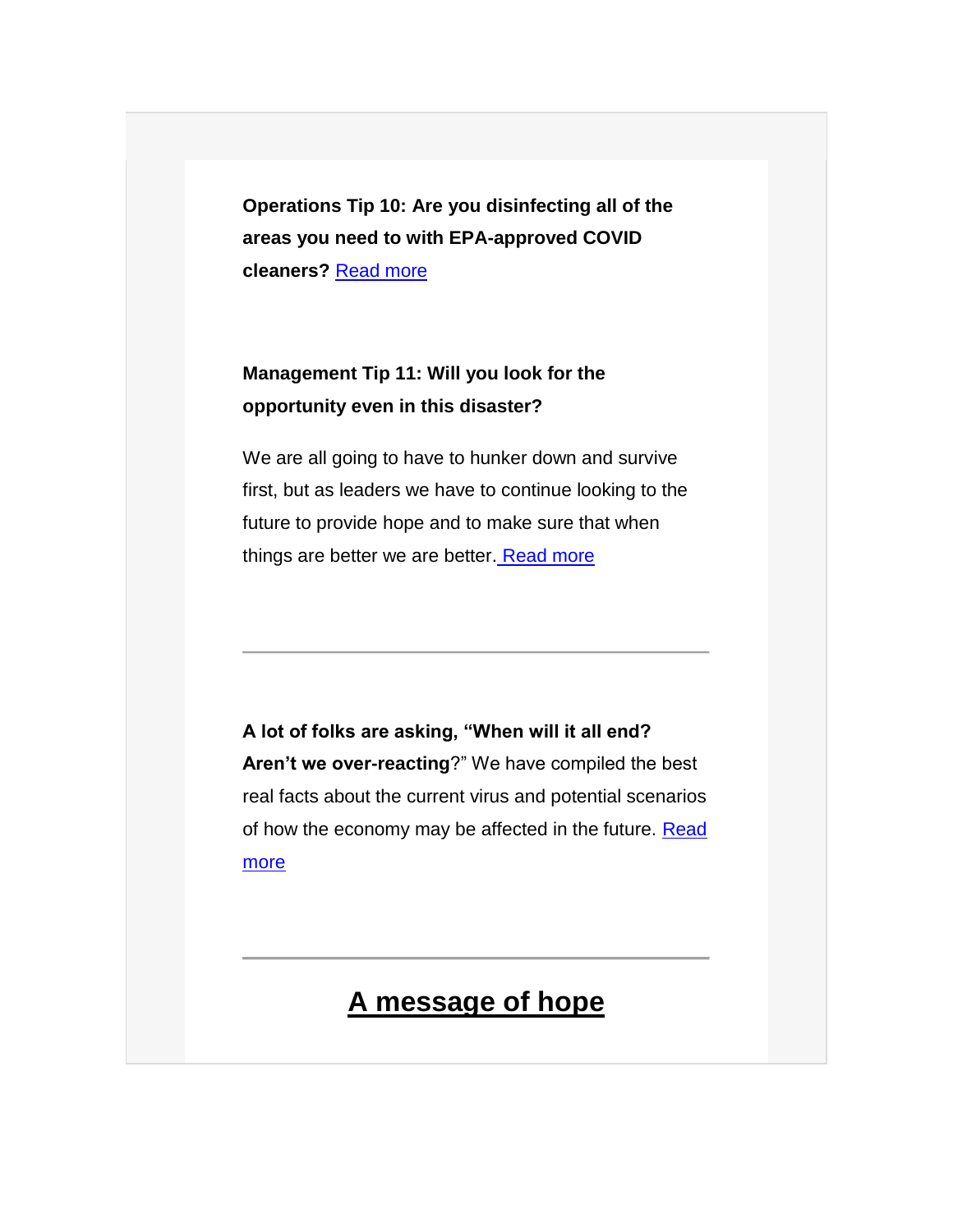**No one has a crystal ball, but I am worried about the economic impact getting worse before it gets better…**

I am worried…about the economic impact of this crisis, about ensuring my staff is taken care of, and that their elderly parents and friends are kept far away from this virus. Just like you, I worry about the toll this will take on our businesses and how bad it will get before it gets better. The biggest concern among manufacturers (and many other businesses) seems to be whether we will be ordered to "shelter in place." I hope and believe (based on my interactions with our political leaders) that manufacturers will be exempt if we figure out early how to practice social distancing in our plants, and send nonessential folks to work from home.

What I know for sure is that I am exhausted, my friends and coworkers and staff are exhausted, and worry seems to permeate everything. If nothing else, we are all in this together.

#### **Despite all of this, I have an abundance of hope and optimism for manufacturing and our leaders.**

As a community and as leaders, we have the opportunity to *be the people we want to be,* showing more compassion, listening just a little harder, being kind when it easier to put your head down, and simply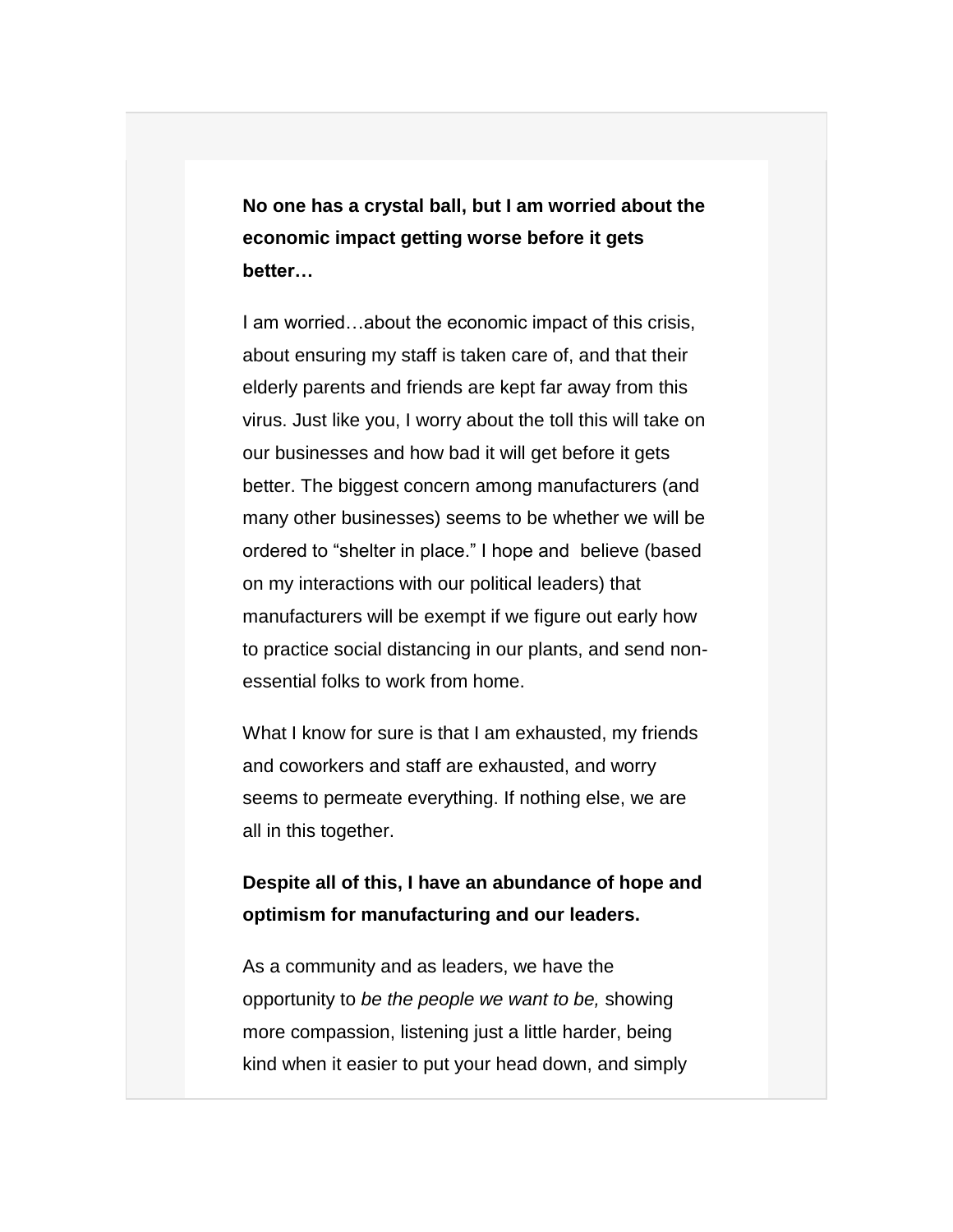showing up for other people. For these strange times it is not boss-to-subordinate or colleague-to-colleague it is human-to-human. I have seen my staff offer to babysit and take shifts for one another, I have remote employees calling each other just to chat because they know that they are home alone, and I have seen employees volunteer to help COVID-19 patients even at personal risk to themselves. I can see the good even while we all continually brace for impact. We can still be beacons of light to each other, and we can survive this downturn just like we did in 2008.

For now, I wish you Godspeed in the effort to keep our companies running, our economy moving, and our hardworking manufacturing employees safe and wellemployed as best we can. Please don't hesitate to reach out if MAGNET can help to that end.

Sincerely,

Ethan Karp

#### CEO of MAGNET

\* [MAGNET's s](https://www.manufacturingsuccess.org/e2t/c/*W13WjHl2CB9rhW1kJC5B27F3Q10/*N4p7SK0SNfz2W1R9_ny2wyMK_0/5/f18dQhb0Sjv78XJ8NlN7pK2FsHyjJqMQK4kWQBplgN3hHhdwXL0jYVnQ9Qq8--HBkW8-hlbL2LFh1DW2Mz05n8X4pdBW5p9F5S568jySW7Kf4S52MTPSpW8W2c9W32CQ2lW8jxMNS1Vx3W4W3CPQ_B5D8zFFVjPrmg6W3RDgMHd1flBr0q_VYSX-57m_B1RW5c8d-S377W4zW5CD5Rl7lVWVdW8K7jyB5jK-hwVScbn16QvYFpW36xl_87fv4BwW6Q8YC96bv3rGVYR1rm361PzkW3Tkrw37YGWqfN2ykJj5RnM9QW1cjRGd1xnSmhW4V-xKy87yTfLVDTtwG7YJG-FN6Q8L5-FgqPfW95TvDC7ZYvwHW6RsV5-1pZt4dMhzVNsnlkR-W3MP4Bq8csLSqW112pl55hkryvW5kgLKG5y4mgPV9NW_n5jDhvlW4trZmG4rKHSMW7l35Dv31GHfxW12BrcX9d9F5LW3Bb4YP4LKw5pW7y7zQv8MQ0gjVHk35f1MB4xmW3y19vR3wMXFCTfGk98PcMHC103)ole mission is to drive Northeast Ohio manufacturing growth. You can learn more about what we do and how we do it [here.](https://www.manufacturingsuccess.org/e2t/c/*W13WjHl2CB9rhW1kJC5B27F3Q10/*W3CdbH88hmyfpW8s5lMF7w40C80/5/f18dQhb0Sjv78XJ8NlN7pK2FsHyjJqMQK4kWQBplgN3hHhdwXL0jYVnQ9Qq8--HBkW8-hlbL2LFh1DW2Mz05n8X4pdBW5p9F5S568jySW7Kf4S52MTPSpW8W2c9W32CQ2lW8jxMNS1Vx3W4W3CPQ_B5D8zFFVjPrmg6W3RDgMHd1flBr0q_VYSX-57m_B1RW5c8d-S377W4zW5CD5Rl7lVWVdW8K7jyB5jK-hwVScbn16QvYFpW36xl_87fv4BwW6Q8YC96bv3rGVYR1rm361PzkW3Tkrw37YGWqfN2ykJj5RnM9QW1cjRGd1xnSmhW4V-xKy87yTfLVDTtwG7YJG-FN6Q8L5-FgqPfW95TvDC7ZYvwHW6RsV5-1pZt4dMhzVNsnlkR-W3MP4Bq8csLSqW112pl55hkryvW5kgLKG5y4mgPV9NW_n5jDhvlW4trZmG4rKHSMW7l35Dv31GHfxW12BrcX9d9F5LW3Bb4YP4LKw5pW7y7zQv8MQ0gjVHk35f1MB4xmW3y19vR3wMXFCTfGk98PcMHC103) Follow updated on this topic on [our COVID-19 resource page.](https://www.manufacturingsuccess.org/e2t/c/*W13WjHl2CB9rhW1kJC5B27F3Q10/*W1jbGHV4r9DknW2qNCFn8xc3dP0/5/f18dQhb0S1Xp2RwCq-V1vjlD5n5T7nVnPM9Y19gW6ZW471ZKc7czygnW2DyHRf7Zys2fW8KxPWF8qhglFW4g-K3T37XgvFN2L31h6PlzxKW2nMNhh5SHWrfW5s1w8t3MmrtvW865kx_4yVHk_W7YF0-f2yZN9JW6P2DSb1WQySlVmJGBK2d5JPjW4cTTg-8Dc1gZW7bK4Tg4T_qVyW4Cdt-18gn1R6W6QkDTZ2rdZRTW5Cv_Nn7n4rNgW1pdrkD7XYQz3W7c5lDH1KgXv3W2_SY5h2R6m9CW6d9J0s6x8XLrW6vbjMX7cw_SKW59CTPf8DklcMW56rbm14QnKghW2SnRkw7p4G3qW1mcHSd4ks38vMpv-QNSZWMcW8Rm98Z8QlkZhW36vcVl5s7v2WW5yng2j2FSkVFW7jJ19k6kdLJLN6X6_GwTSPVbVnnGGd60p_Y5W2hMF6K5TgQ_6W5n6jmf6c2-svW5m5QfJ1g9-2WW4ZGX7r8bXxqCW9g-mG59f7Ln_VycfM26p8Fw-W4Hmjmv3V5DgwMGdK6b5_L-KW9h8ZJb8_yhKt102) We've scoured our networks for the best tips and consolidated them below. To read more about a particular topic, click on any of the associated links. And if you have questions or want personalized guidance, please don't hesitate to